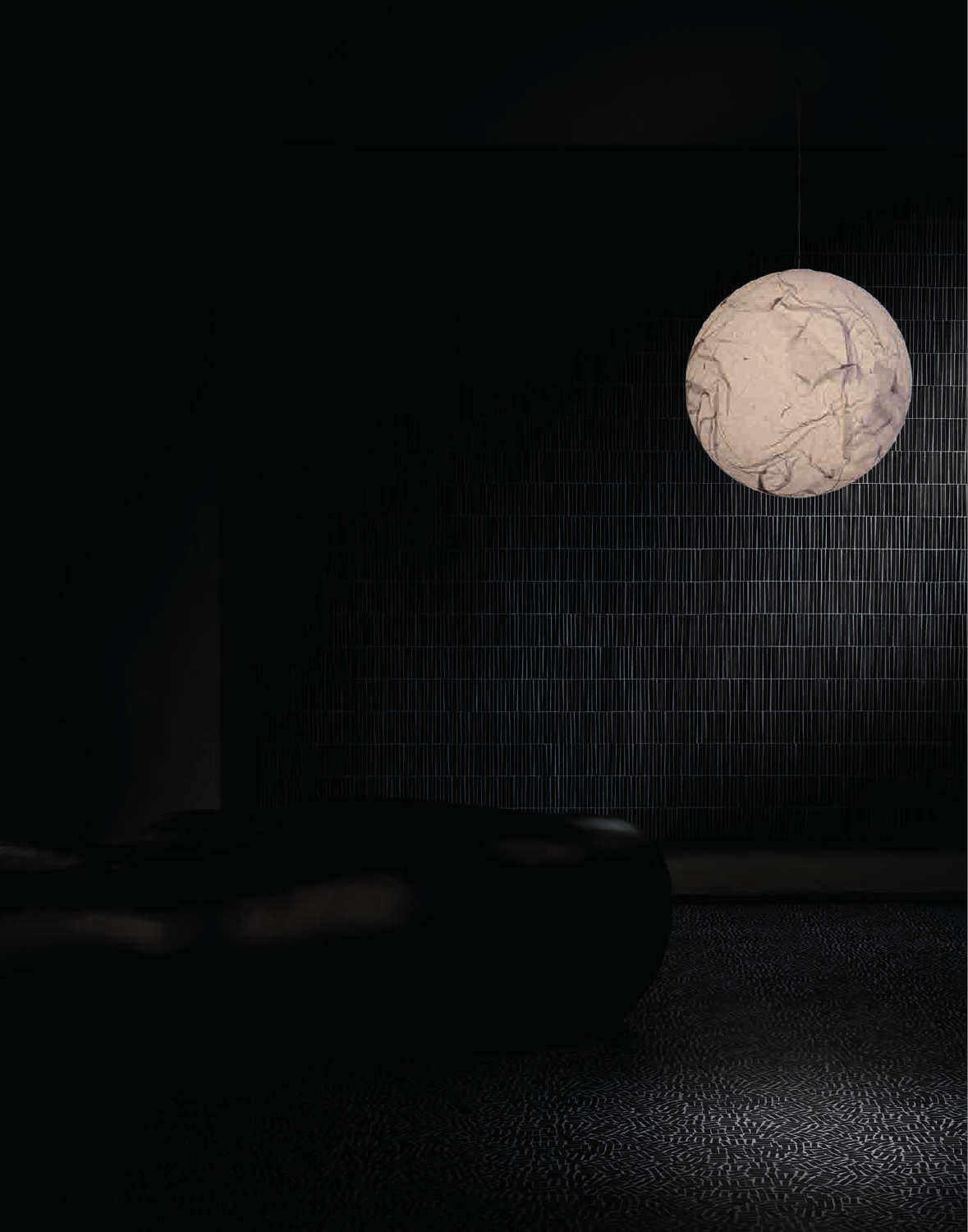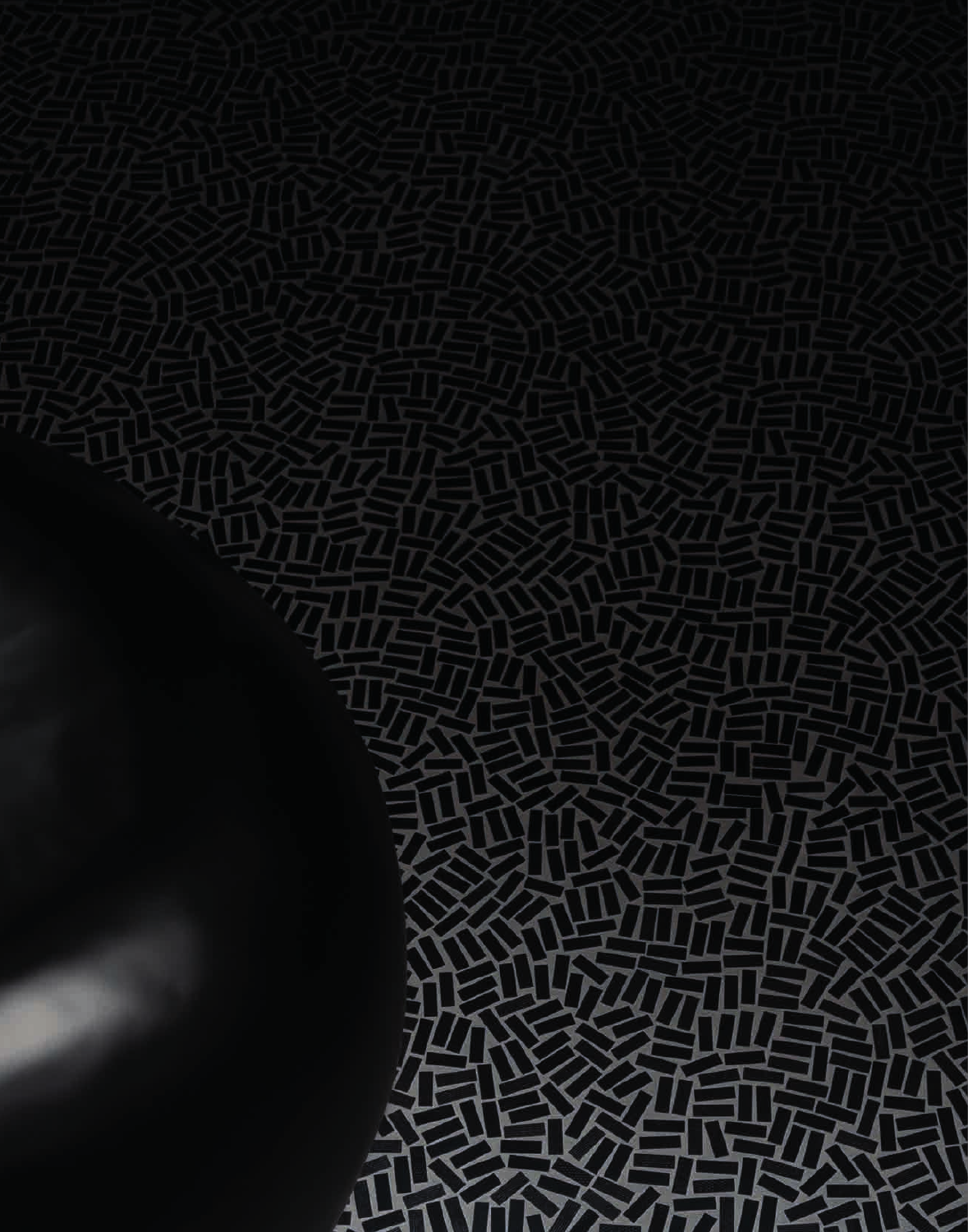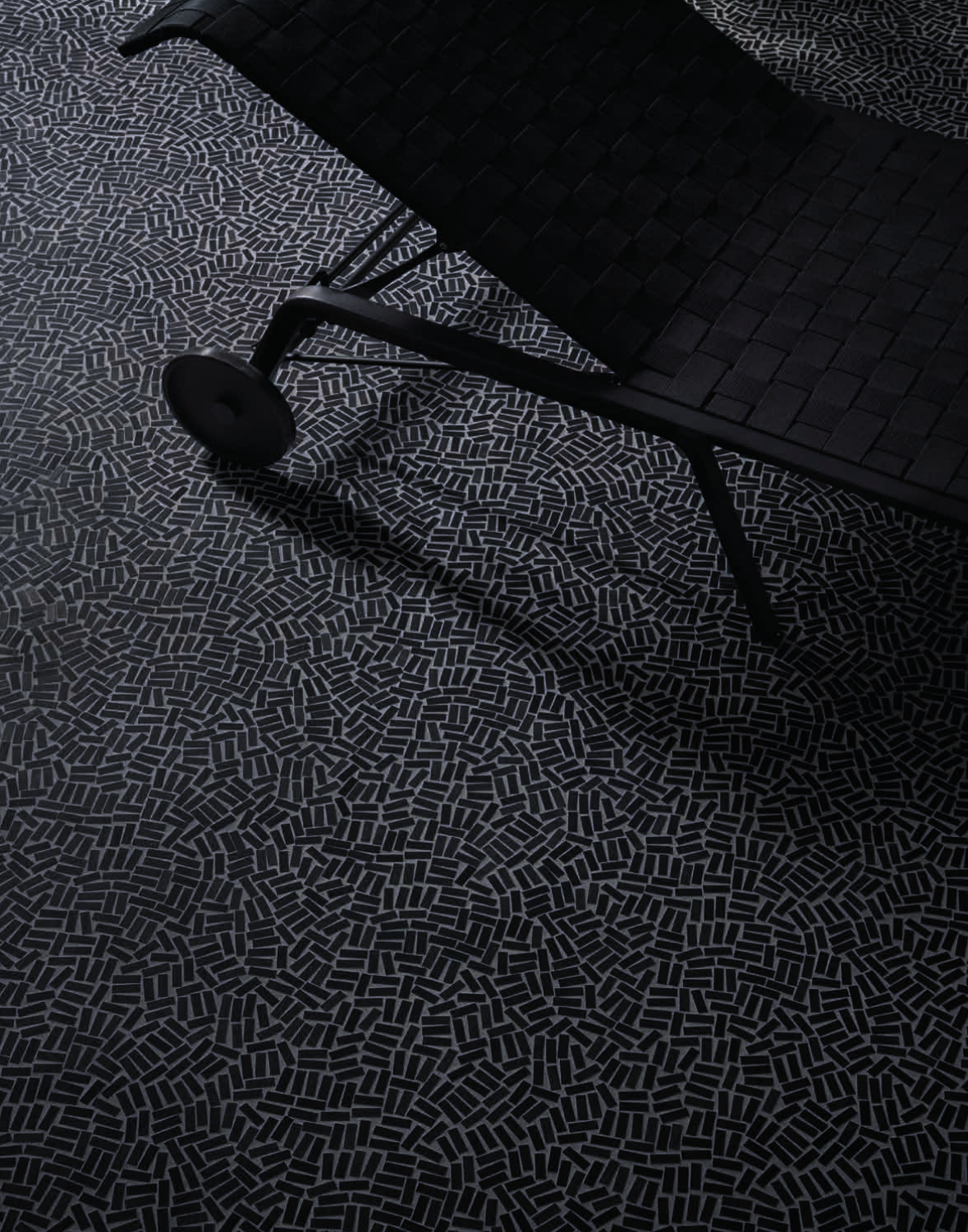# **Straight**

## MATERIA | MATERIAL

### Gres porcellanato | *Porcelain stoneware*

*Straight consists of 10x30 mm stick fragments – 6 mm thick – mounted on fiber glass mesh in irregular patterns to create 315x320 mm modules. The way the modules are composed and the grouting generate a contemporary version of Venetian Seminato\*.* 

## INFORMAZIONI TECNICHE | TECH INFO



commerciali contattare Mapei S.p.A o vistare il sito www.mapei.it.

Ultracolor Plus e Kerapoxy CQ sono prodotti Mapei. Per informazioni tecniche e *Ultracolor Plus and Kerapoxy CQ are Mapei products. For technical and sales information, please contact Mapei S.p.A. or visit www.mapei.it.*

 $-+$ 

 $+$ 

 $-$ 

 $-+$ 

### IMBALLI | PACKAGING

| Misure Foglio mm   inches<br>Sheet Size mm   inches | Scatola<br>Fogli<br>Sheets   Box | $\vert$ m <sup>2</sup> Sq ft   Scatola<br>Sam. Saft   Box | Kg Ibs   Scatola<br>$Ke$ <i>Ibs</i> $ Box$ | Scatole   Pallet<br>Pallet<br>Box 1 | $m2$ Sq ft   Pallet<br>Sam. Saft   Pallet | Kg Ibs   Pallet<br>Pallet<br>$Ke$ lbs $\parallel$ |
|-----------------------------------------------------|----------------------------------|-----------------------------------------------------------|--------------------------------------------|-------------------------------------|-------------------------------------------|---------------------------------------------------|
| 315x320x6 mm                                        | 6                                | 0,6<br>6,46                                               | ~1.91<br>13.03                             | 60                                  | 36.00<br>387.50                           | ~154.60<br>781.80                                 |

 $\star$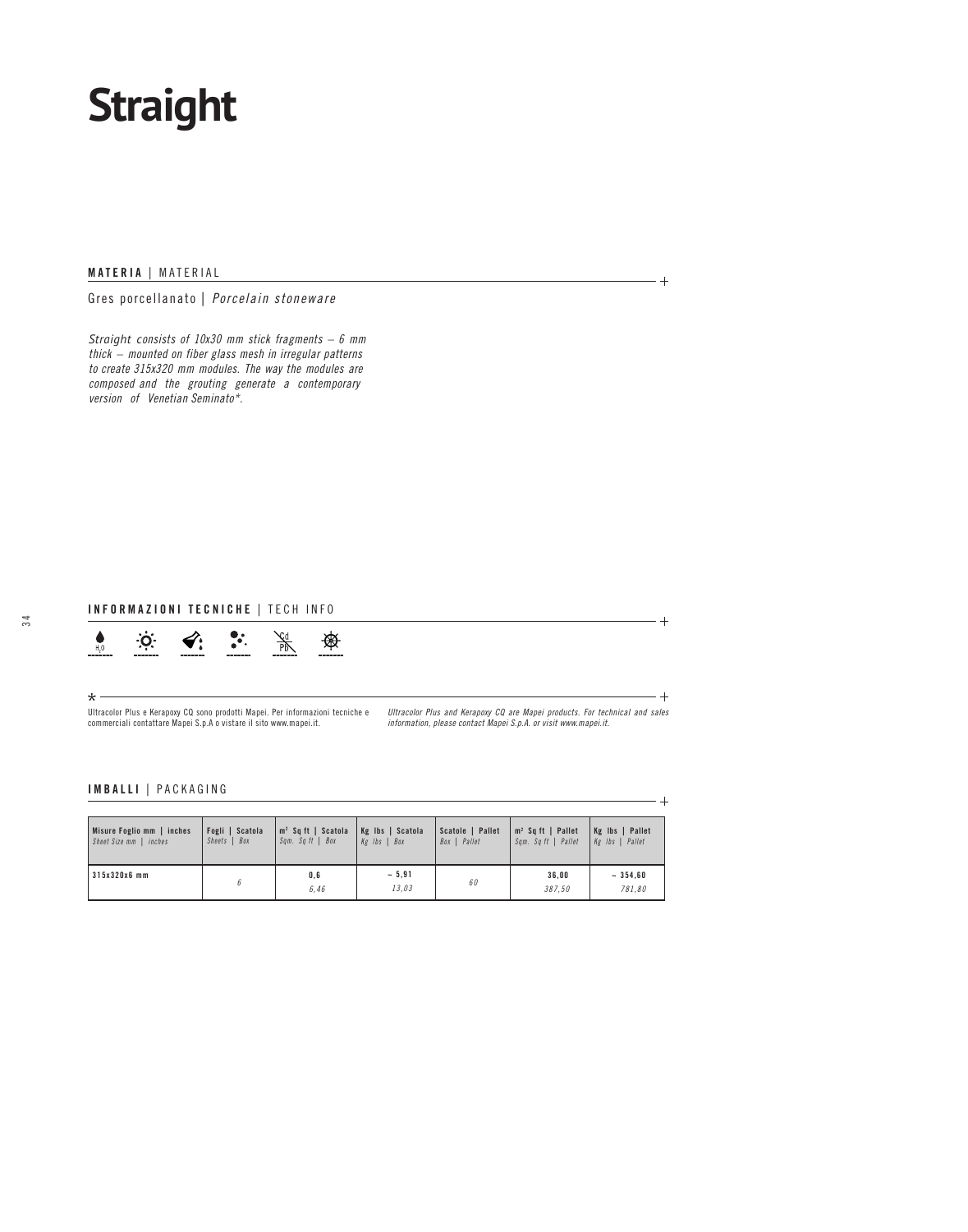



 $\ddot{}$ 

 $2\sqrt{5}$ 

10x30x6 mm 315x320x6 mm